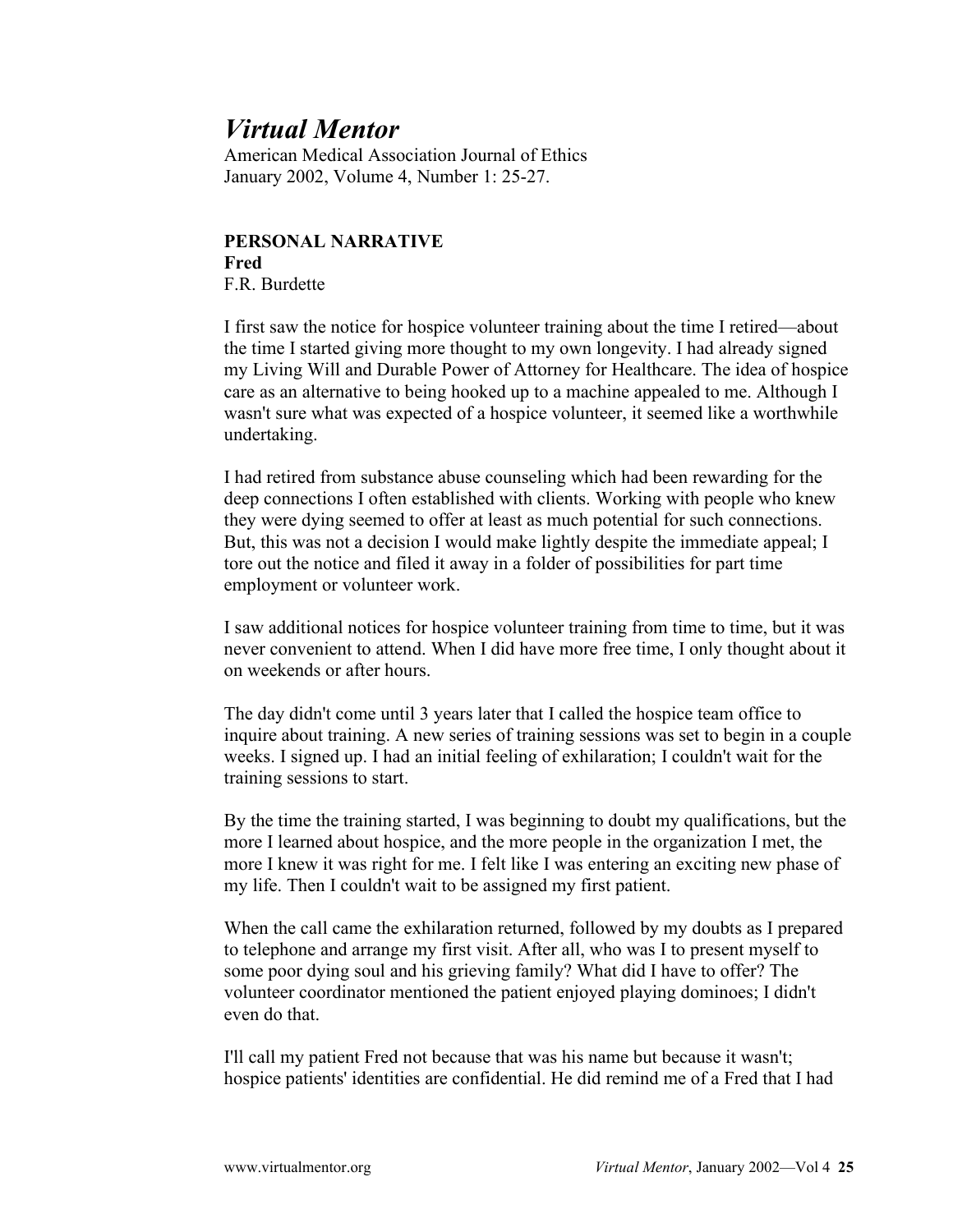known a long time before but even revealing the reasons for that would tend to compromise his identity.

Although Fred's wife was not a hospice patient, she also required twenty-four hour care. Their daughter lived nearby but was employed full time, and I was unable to contact her that day. I made arrangements with the evening attendant to visit on Saturday morning hoping the daughter might also show up.

The son-in-law came to the door Saturday morning and I went into the family room to meet Fred, his wife, their daughter, and the Saturday attendant. At this point I violated my first hospice rule by forgetting to wash my hands on arrival. Fred sat on the sofa—eyes closed, not speaking. I talked briefly to the family. The daughter told me, "He was alert and playing dominoes a couple days ago but he's just sleeping now." I went over to him and tried unsuccessfully to introduce myself. How can I relate to someone who doesn't talk? I admitted that I had just completed my volunteer training and that Fred was my first patient. The family had questions for me. I responded with more questions. Hospice volunteers don't give advice. We engaged in awkward small talk until I excused myself saying that I would come back a couple times the next week and see if Fred was willing and able to talk with me then. This wasn't exactly what I had hoped it would be like. I bought some dominoes and arranged to have a friend teach me how too play. I only wanted to play well enough not to aggravate Fred. I figured he'd enjoy beating me; I knew my friend would.

Tuesday morning Fred was more alert; his medication had been adjusted. He responded to my questions about what kind of work he had done, how long he'd been married, how many children they'd had, and that sort of thing. Although his answers weren't always accurate, it was still some kind of communication. He asked a few questions too. Was I a doctor? A nurse? He told me I could come back and take over at 4 that afternoon when everybody else was gone—which they wouldn't be. I told him I would bring dominoes the next time I came. It was still not what I was looking for, but I had made a little progress. At least, I felt like I had introduced myself, and I was more comfortable with the smaller audience.

I called Thursday morning to see if that would be a good day to visit. The attendant told me he'd been angry. I told her I wasn't afraid of his anger. I'd done some of my best counseling work with angry people. I was excited that he was angry and hoped it would be a way for us to start talking. Forget dominoes.

By now, Fred was in a hospital bed in the family room and the sides were up. His wrists were bandaged where he had tried to cut them. He tried to talk a little but was incoherent. The only thing I understood was when he yelled, "Pull me up!" once when he was choking. Still I had the sense that he knew who I was. Later he reached for my hand and I held his for about 20 minutes without speaking until he fell asleep. I could hear the rattle in his chest. I found myself praying for him to die, then retracting the prayer both because I don't believe in praying for God's direct